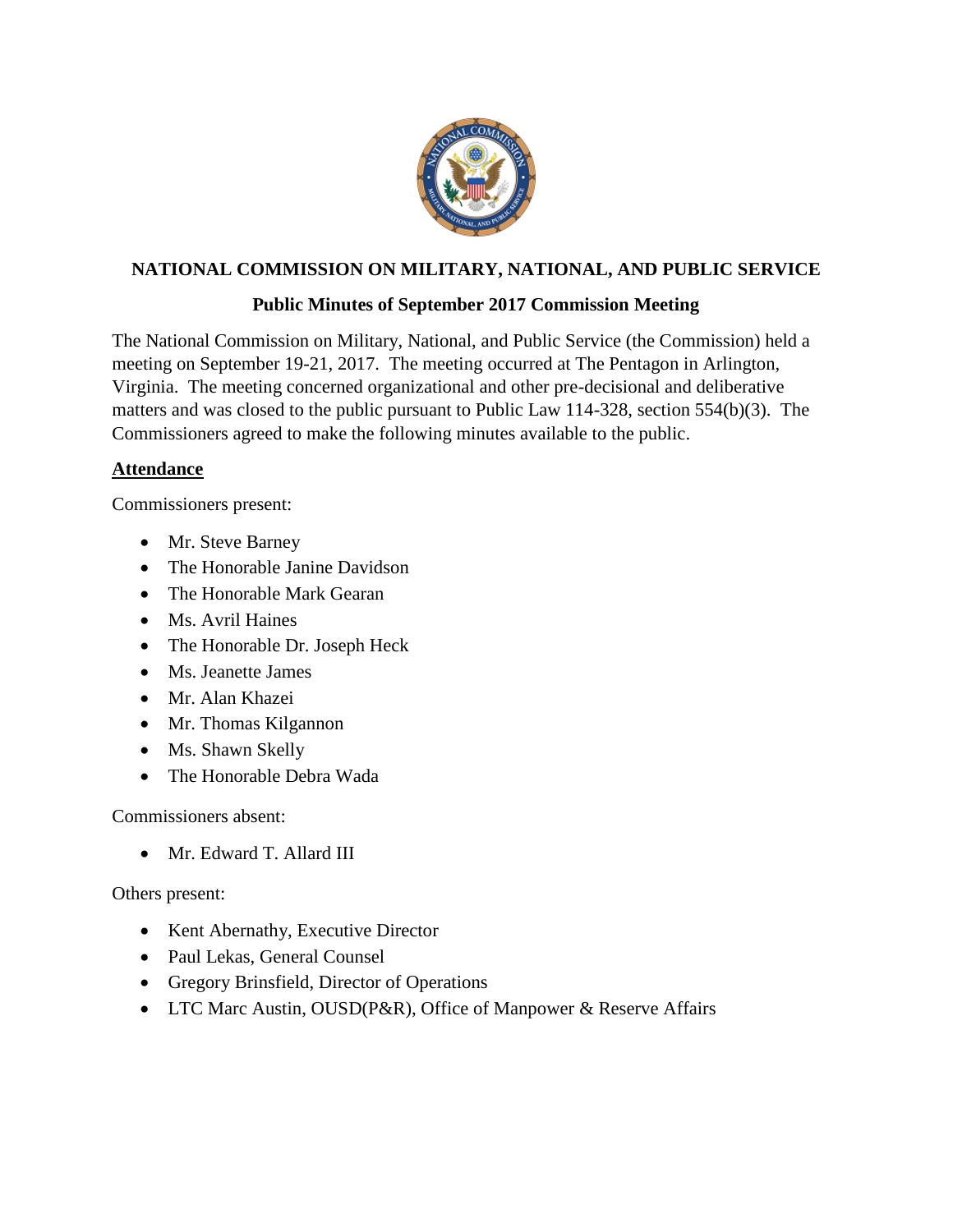All Commissioners present agreed to close the meeting to the public because pre-decisional and deliberative matters would be deliberated.

# **Swearing In**

On September 19, 2017, the ten present Commissioners and the three present staff members completed onboarding paperwork and were sworn in as officials of the U.S. government. The swearing in was conducted by representatives of the Department of Defense.

# **After-Action Report: CNCS Symposium**

LTC Austin briefed on issues raised at the AmeriCorps State & National Symposium, held on September 12-14, 2017. LTC Austin, Mr. Kilgannon, and Ms. Skelly attended two meetings as part of the Symposium, one with governor-appointed state service commissioners, and the other with the steering committee of Voices for National Service. Mr. Brinsfield and Mr. Lekas attended the latter session. Participants in both Symposium sessions expressed enthusiasm for and a willingness to assist the Commission.

### **Administration Update**

Mr. Abernathy presented Commissioners with a proposed staff organizational chart. Commissioners provided input on staff organization. Mr. Abernathy then discussed efforts made to identify candidates for two senior-level positions, one to oversee and manage the research, analysis, and writing of the Commission's reports; another to oversee and manage governmental affairs, public affairs, and external engagements.

### **Legal and Ethics**

Mr. Lekas provided Commissioners with a preliminary briefing on various legal and ethical issues applicable to the Commission and to Commissioners' status as Special Government Employees.

### **Budget and Operational Support**

Mr. Brinsfield briefed the Commission on issues related to budget and operational support. Operational support matters included personnel and hiring; budget management; travel management; pay management; document management; contracting; support services arrangements with other federal agencies; and a proposed concept for information technology needs and services.

# **Business Rules**

Commissioners discussed guidelines and rules to govern Commission business. Among other things, Commissioners agreed, for the near term, to hold regular meetings covering two days each approximately once per month on the Thursday and Friday of the third week of each month. The Thursday sessions would run from 0900-1800 ET and the Friday sessions from 0800-1600 ET. Commissioners set out the following schedule for upcoming meetings: October 19-20; November 16-17; December 21-22; January 18-19; February 15-16; and March 15-16.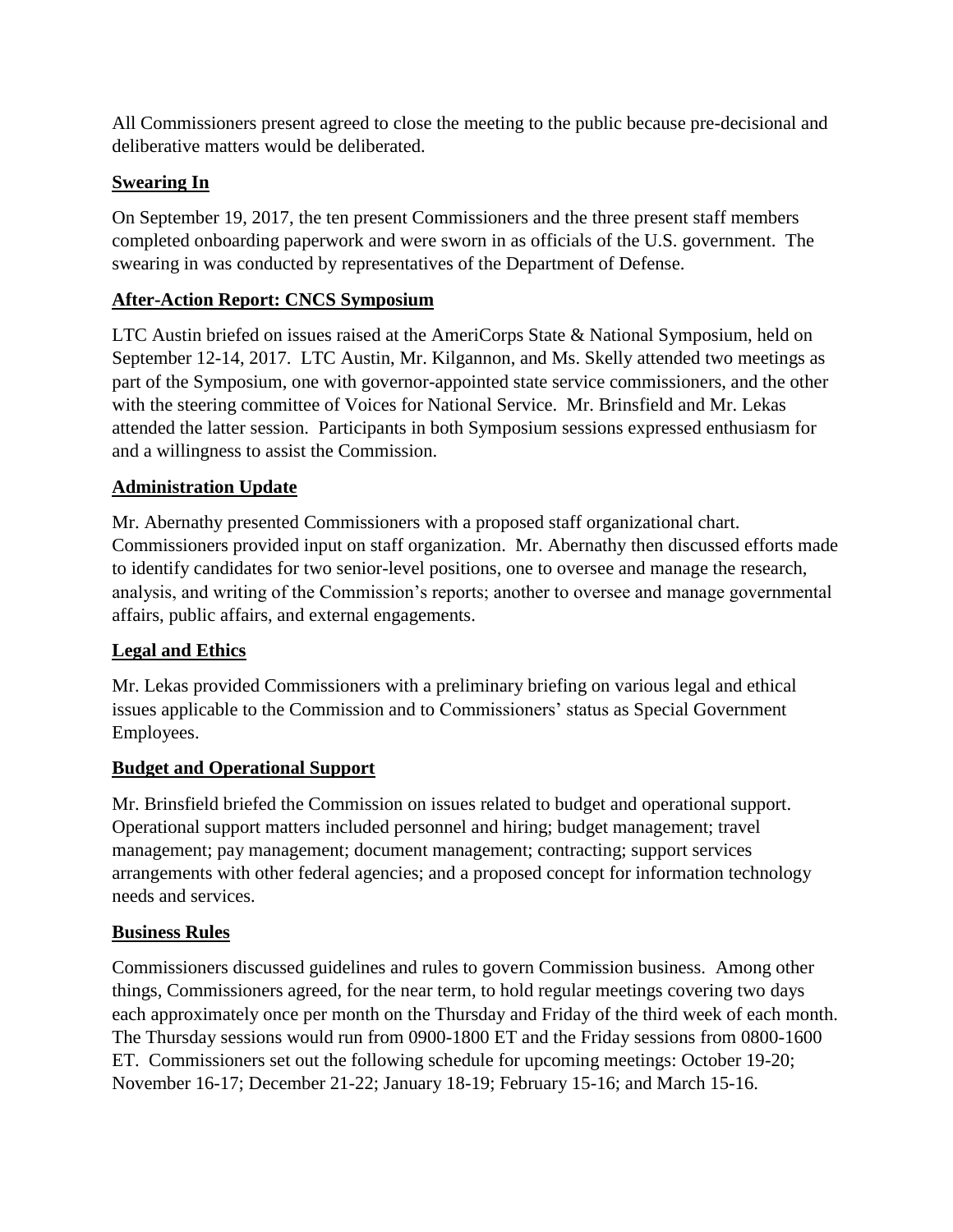Commissioners also agreed to include an executive session at the close of each Commission meeting.

## **Enabling Statute**

Mr. Lekas led a discussion of the substantive mandate of the Commission as set forth in the enabling statute and further guided by the Presidential principles.

## **Strategic Planning**

The Commissioner's review of the enabling statute was followed by a discussion, led by Mr. Abernathy, about strategic planning.

Commissioners then deliberated and ultimately agreed on the following vision statement and mission statement to guide the Commission's work:

*Vision Statement:*

• *Every American, inspired and eager to serve.*

## *Mission Statement:*

• *This Commission will listen to the public, learn from those who serve, and recommend to the President, Congress, and the American people ideas to foster a greater ethos of military, national, and public service to strengthen American democracy.*

# **Interim Report**

Commissioners decided in favor of the Commission issuing an interim report in approximately twelve months.

### **External Affairs & Engagement**

Mr. Abernathy led a discussion about external affairs and engagement. Commissioners expressed interest in exploring partnerships with think tanks, media organizations, academic institutions, foundations, and others.

# **Election of Leadership**

On September 21, 2017, in the presence of ten Commissioners, more than the six required to constitute a quorum, Mr. Steven Barney moved the Commission to vote by unanimous consent for Dr. Joseph Heck to serve as Chair of the Commission. The motion was seconded, and Commissioners voted by unanimous consent to elect Dr. Heck as Chair.

Upon his election, Dr. Heck moved the Commission to establish Vice Chair as an office that could be composed of one or more Commissioners. Commissioners voted unanimously to approve the motion.